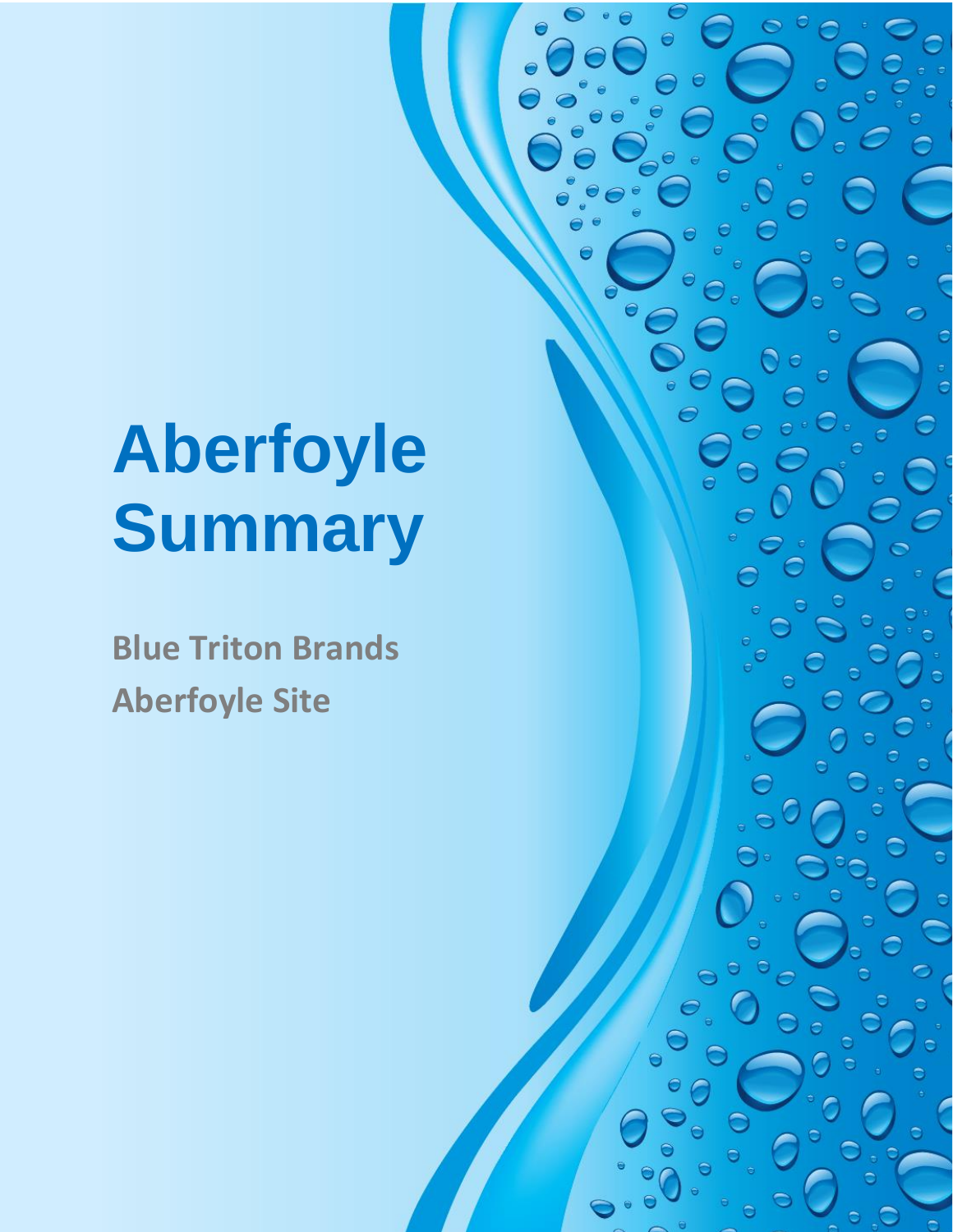## **Aberfoyle Overview**

Blue Triton Brands (formerly Nestlé Waters Canada) has been a proud community partner, environmental steward, and employer in Wellington County for over 20 years. Water supply sustainability is as critical to Blue Triton as it is to the community.

Blue Triton bottles water at the Aberfoyle facility in Puslinch, near the City of Guelph, in Southern Ontario. Pumping for commercial purposes from an on-site well, referred to as TW3-80, began in 2000 (see Figure 1 for the well location). The water taking is governed by a Permit to Take Water (PTTW) issued by the Ontario Ministry of the Environment, Conservation and Parks (MECP), which allows Blue Triton to withdraw up to 2,500 L/min for a total of 3,600,000 L/d.



*Figure 1. Blue Tritons Aberfoyle Property in Puslinch*

Blue Triton (formerly Nestlé) has conducted extensive testing and studies over the years to ensure that their operations do not diminish the availability of water for other users or the environment. Studies include: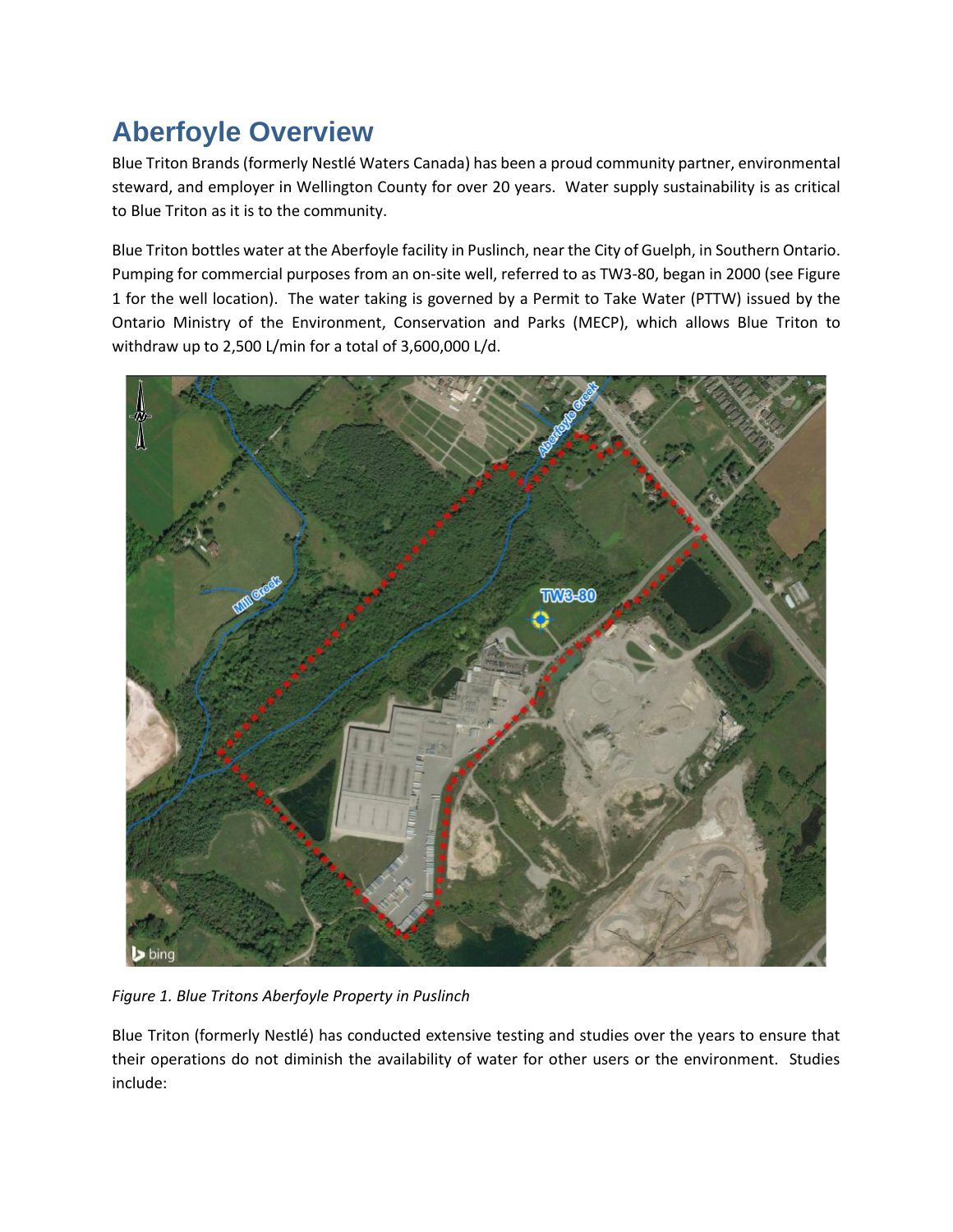- Five pumping tests to evaluate aquifer properties and predict effects of water withdrawals;
- Geophysical logging of wells to understand the bedrock geology;
- Near-continuous measurement of groundwater and surface water levels;
- Stream flow measurements in Aberfoyle Creek;
- Water quality sampling in the overburden and bedrock aquifers; and
- Ecological surveys of the wetlands and creeks.

Permit conditions require Blue Triton to monitor the natural and pumping-related variations in groundwater and surface water levels. Blue Triton additionally evaluates wetland vegetation, species diversity, stream flow, and stream temperature to ensure that the groundwater withdrawal does not affect the habitat of water-dependent ecology.

Blue Triton is dedicated to managing the water source for long-term sustainability because their business depends on it and because it is the right thing to do. There have been no adverse impacts on the aquifer or ecosystems resulting from over 20 years of operations at the Aberfoyle site.

#### **Supply Well TW3-80**

An aquifer is a highly permeable rock or sand formation that stores and transmits significant quantities of water. An aquitard is an impermeable rock or clay formation that impedes the movement of groundwater.

In the Aberfoyle area, groundwater for water supplies is typically derived from two bedrock aquifers, separated by an aquitard. The upper bedrock aquifer (Guelph Formation and Reformatory Quarry Member of the Eramosa Formation) consists of the shallowest bedrock and supplies water to numerous residences. Blue Triton's well TW3-80 withdraws water from a deeper aquifer, the lower bedrock aquifer (Goat Island and Gasport Formations). A steel casing lines most of well TW3-80, such that water only enters the well from the lower bedrock aquifer, between 28.4 and 31.1 metres below ground. The upper bedrock and lower bedrock aquifers are separated by the intermediate bedrock aquitard (Vinemount Member of the Eramosa Formation), which resists the flow of water between the two aquifers.

#### **TW3-80 Permit**

Blue Triton is permitted to take water from TW3-80 at a rate of up to 2,500 L/min, or a maximum of 3,600,000 L/day. Blue Triton does not withdraw this full amount of water since water is only withdrawn when it is needed for bottling and plant operations. The current permit expires on November 15, 2026.

#### **Site Monitoring**

Independent scientists are contracted by Blue Triton to monitor the groundwater system, surface water features, wetlands, and natural environment at the Aberfoyle facility. Water extraction rates from TW3- 80 are recorded by Blue Triton and reported to the MECP. Monitoring efforts ensure that Blue Triton's operations do not adversely affect the groundwater, surface water and natural environments.

The groundwater and surface water monitoring program consists of monitoring at 73 points within 2 km of TW3-80 as follows:

• TW3-80 (production well);